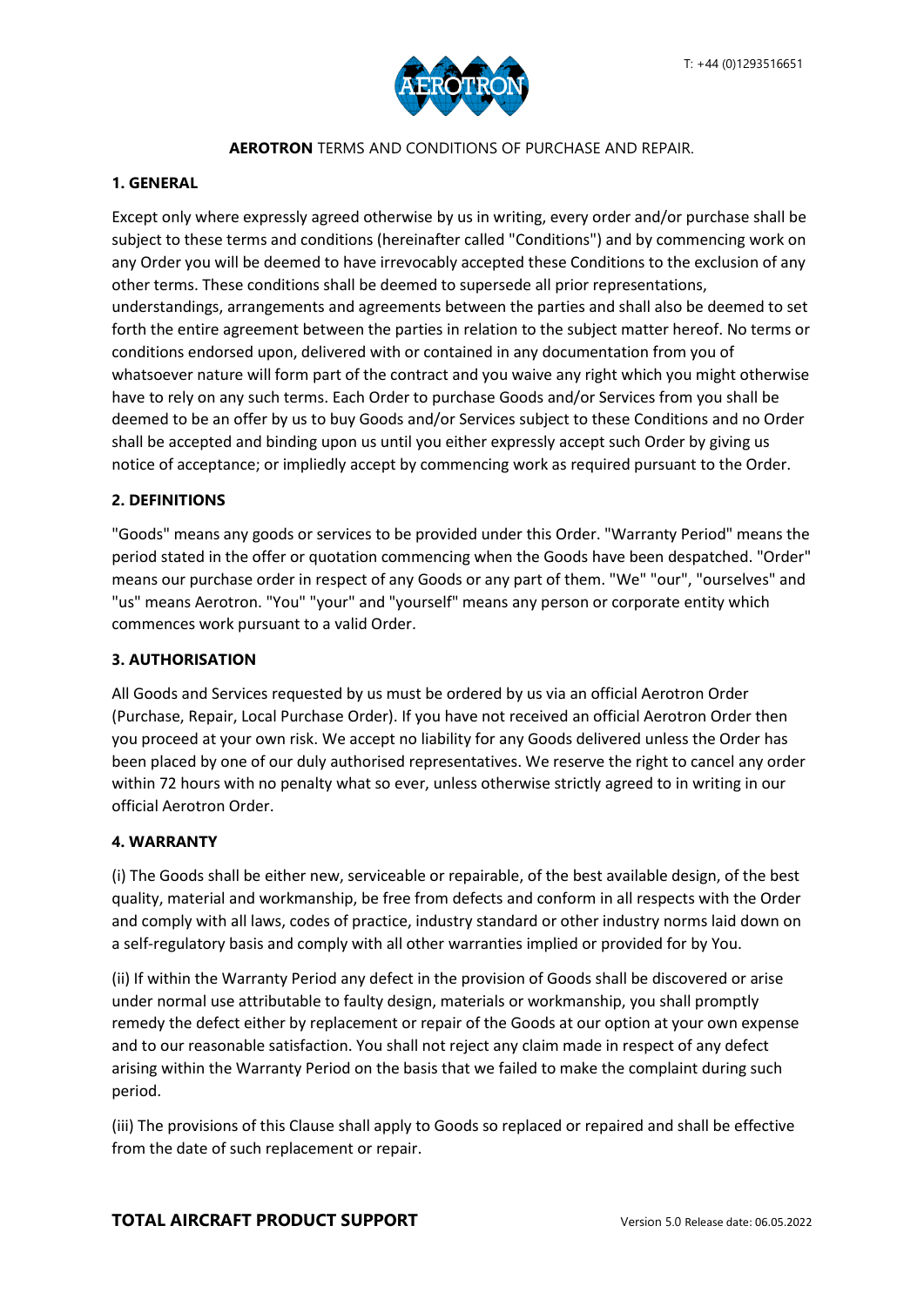

(iv) Notwithstanding the above, the replacement or repair of Goods in the Warranty Period shall not prejudice any of our rights against you resulting from such defects, faulty design, materials or workmanship in the Goods.

## **5. INSPECTION AND TESTING**

Prior to delivery of any Goods to be provided under the Order you shall inspect the Goods for compliance with the Order and in assessing their fitness for use we shall be deemed to rely on your skill and judgement. You shall, if requested by us, supply certified copies of records of such inspection free of charge. You will grant to us or our nominated representatives (including, but not limited to, the Purchaser Representative named in the Order but also our customer or regulatory authorities) a right of access at all reasonable times to all the applicable areas of all facilities, at any level of the supply chain, involved in the order for the purpose of checking progress and carrying out or witnessing tests and/or inspection procedures; also the right of access by the organization, their customer and regulatory authorities to the applicable areas of facilities and to applicable documented information, at any level of the supply chain. Such tests and inspection as we may carry out shall not in any way diminish, affect or impair your obligations. (i) We must be notified in writing of any nonconforming process. We must be notified of changes to processes, products, or services, including changes of external providers used or location of manufacture, and must obtain Aerotron's approval. Aerotron shall take further action to ensure your obligations under the Order are met.

## **6. PACKAGING**

You will package the Goods in a manner suitable for transit and/or storage at no cost to us unless otherwise specified in the Order. All packaging must comply with ATASpec 300.

## **7. DETERIORATION OF GOODS.**

If the Goods are perishable or have a life expectancy of a fixed duration or if there are any circumstances known to you which would adversely affect the life-span of the Goods, you will forthwith advise us in writing of all such necessary and appropriate information relating thereto which shall form part of the description of the Goods and you shall take any further action we may require to ensure your obligations under the Order are met.

## **8. DELIVERY**

(i) Time for the delivery of the Goods under the Order shall be of the essence.

(ii) Unless otherwise specified by us, delivery of the Goods shall be effected by you at your own risk and expense at the place and on the date(s) specified in the Order.

(iii) In the event of the Goods not being made available on the date(s) specified in the Order, we retain the right to cancel the Order pursuant to Condition 12.

(iv) The Goods shall be delivered in the quantities stated in the Order or in such other quantities are agreed by us in writing. If you deliver less than the agreed quantity of Goods we may reject the whole or any part of the Goods and rescind the contract. If you deliver more than the agreed quantity of Goods, we may either a) accept all of the Goods without liability for additional payment; or b) reject the Goods which exceed the agreed quantity (which Goods shall be at your risk and collected by you within 5 days of delivery).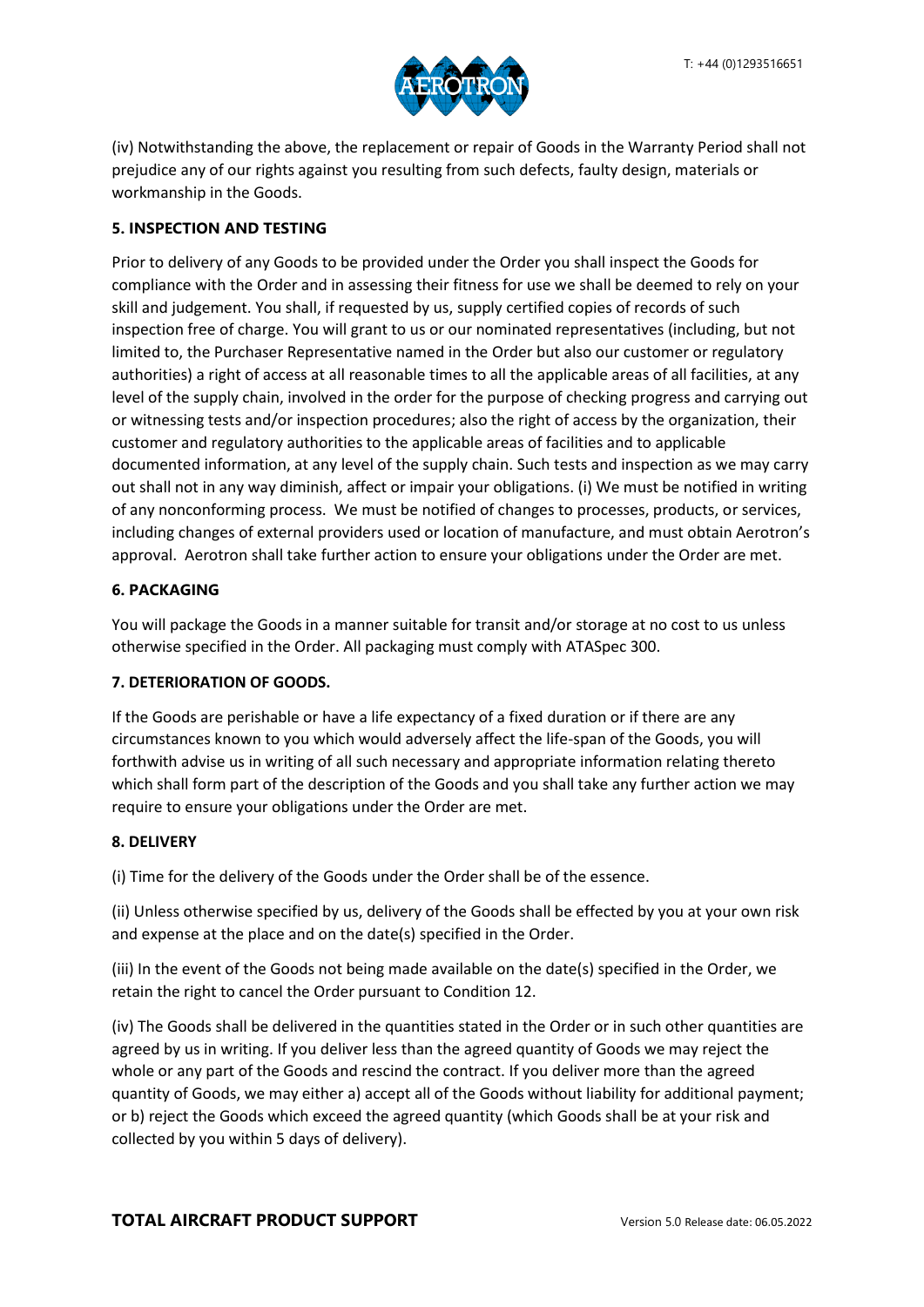

## **9. PAYMENT**

(i) The price for the Goods shall be the price stated in the Order. Unless otherwise agreed, payment for Goods provided pursuant to an Order shall be made within 30 days of the later of a) receipt by us of the invoice together with such reasonable supporting information as may be required by us to support each respective invoice; and b) delivery of the Goods.

(ii) Notwithstanding the above, if there is a disagreement in respect of the amount shown on an invoice, that portion of the invoice may be deleted by us from the respective payment until resolution, but in no case shall the entire payment be deleted by us owing to a question regarding a lesser portion.

(iii)Time for payment shall not be of the essence.

(iv) We may set off any amount owing at any time from you to us against any amount payable by us to you under a contract.

(v) No invoice will be released for payment, until all terms of our order are met. This could be price, condition of goods or supporting documentation for the goods.

## **10. PASSING OF TITLE AND RISK**

(i) Title in the Goods shall pass on us upon the earlier of payment of the price for the Goods or on acceptance of the Goods. The Goods shall remain at your risk until delivery to us (including offloading and stacking) is complete or (in the case of delivery by installments) on the delivery of each installment.

(ii) Where the Goods or any part of them, though ready for delivery, are retained by you pending delivery instructions then the property in such Goods shall pass to us upon payment, but the risk in such Goods shall remain with you until actual delivery.

## **11. INSURANCE AND INDEMNITY**

(i) You will hold and maintain in force insurance to cover:

(a) the full value of any goods, tools, materials, or other property provided by or through us to you in connection with the Order (including for the avoidance of doubt, the Goods) whilst they are in your possession and/or control; and

(b) your indemnity obligations as specified below.

(ii) You will indemnify us against any and all liability, loss, damages, claims, costs and expenses (including legal expenses on a full indemnity basis) howsoever arising in connection with the following:

(a) your failure to provide the Goods in accordance with the Order and these Conditions;

(b) injury to any person or damage to any property arising from the provision of the Goods;

(c) any breach by you of any statutory duty;

(d) if you or any of your servants or agents cause or suffer any injury or damage whilst on our premises in performance of this Order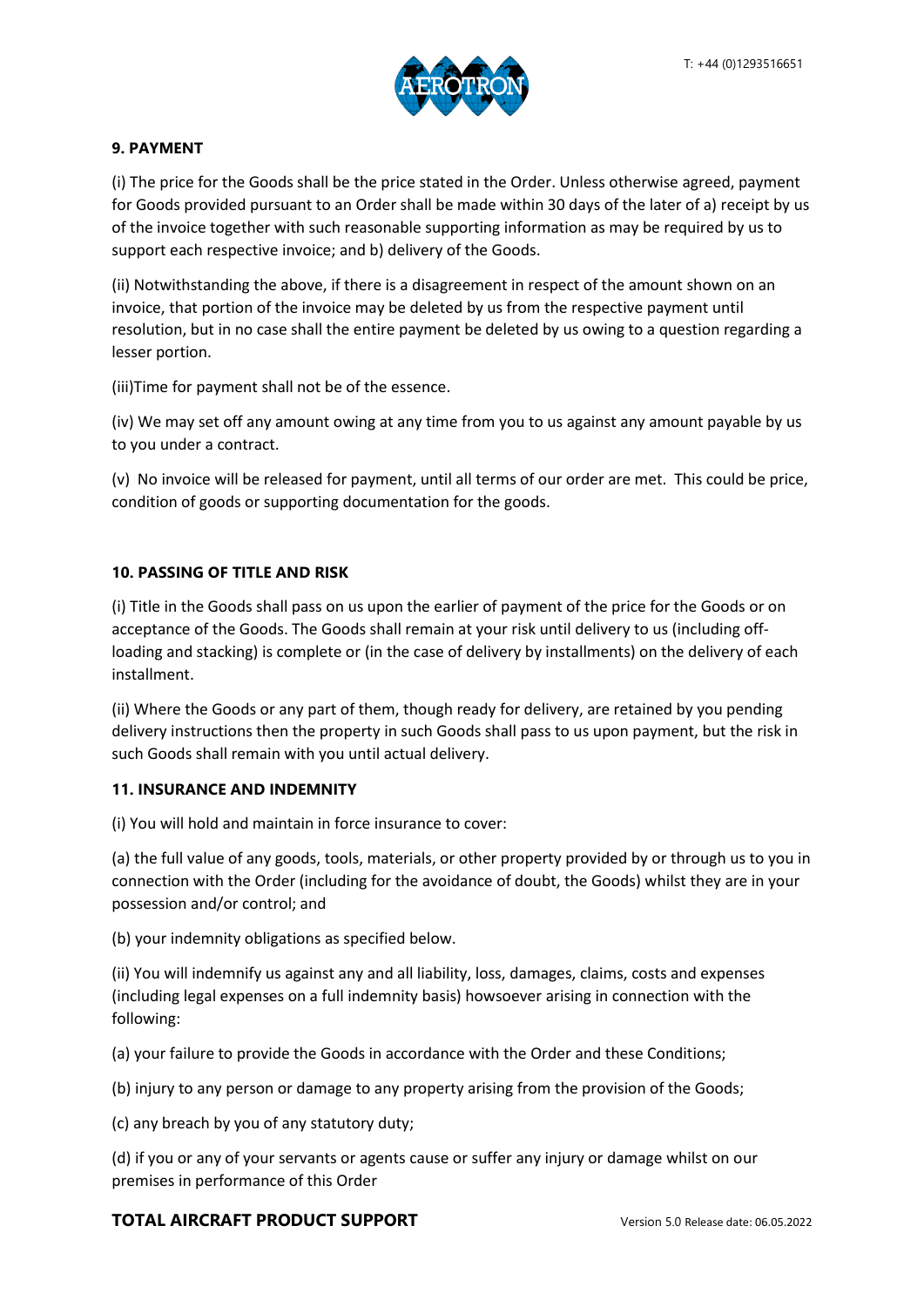

(e) any and all liability, loss, damages, claims, costs and expenses arising out of any claim in respect of any infringement or alleged infringement of any Intellectual Property Rights anywhere in the World resulting from the design, manufacture, use, supply or re-supply of the Goods under this Order; and

(f) If you fail to comply with any statute, statutory rule, order, directive or regulation under Condition 13 hereof.

# **12. REJECTION AND RESCISSION**

6.1 Each Product shall be subject to inspection and acceptance by Aerotron within reasonable time after Delivery. Such inspection and acceptance shall only cover the non-conformities and the defects of the Products which are clearly visible without unpacking and/or special testing. All other nonconformities and defects shall not be covered by the inspection and acceptance carried out by Aerotron.

6.2 No inspection, approval of samples or any formal documentation prior to Delivery in accordance with these General Terms and Conditions and/or the Purchase Order can be considered as an acceptance.

6.3 Payment for the Products by Aerotron shall not constitute acceptance, nor shall it release the Supplier from any of its obligations, representations or warranties under these General Terms and Conditions and the Purchase Order, nor impair any rights or remedies of Aerotron or its Customers.

6.4 Aerotron may, at any time, inspect the Products or the manufacturing process of the Supplier. If any inspection or test by Aerotron is made in the premises of Supplier, Supplier shall provide reasonable facilities and assistance for the safety and convenience of Aerotron's inspection personnel.

6.5 Aerotron shall promptly notify Supplier of the rejection of any Product (or part thereof) which does not comply with the requirements of the Contract, or which is defective. Within two (2) weeks from such notification, the Supplier shall be given the opportunity to inspect the rejected Product at Aerotron's premises. If at the expiration of said two weeks period Aerotron and the Supplier have not reached an agreement Aerotron shall be entitled, at its sole discretion, to exercise one or more or a combination of the following options, at the Supplier's risk and expenses: (i) terminate the Purchase Order in accordance with article 14; (ii) retain payment of the Products, or, if payment for the Products has already been done, request reimbursement thereof; (iii) hold, retain or return such Products without permitting repair, replacement or other correction by the Supplier; (iv) hold or retain such Products for repair by the Supplier; (v) hold such Products until the Supplier or a third party has delivered conforming replacements for such Products; (vi) return such Products with instructions to the Supplier as to whether the Products shall be repaired or replaced and as to the manner and time of Delivery of repaired or replacement Products; or (vii) destroy such Products.

6.6 If, as a result of sampling inspection, any portion of a lot or shipment of identical or similar Products is found not to be in conformity with the Contract, or is found to be defective, Aerotron may reject and return the entire shipment or lot without further inspection or, at its option, complete inspection of all Products in the shipment or lot, and exercise any one or more of the options in accordance with the foregoing paragraphs at Supplier's risks and costs.

6.7 All costs, expenses and loss of value incurred as a result of or in connection with the nonconformance, rejection, repair, replacement, or other corrective action as mentioned herein will be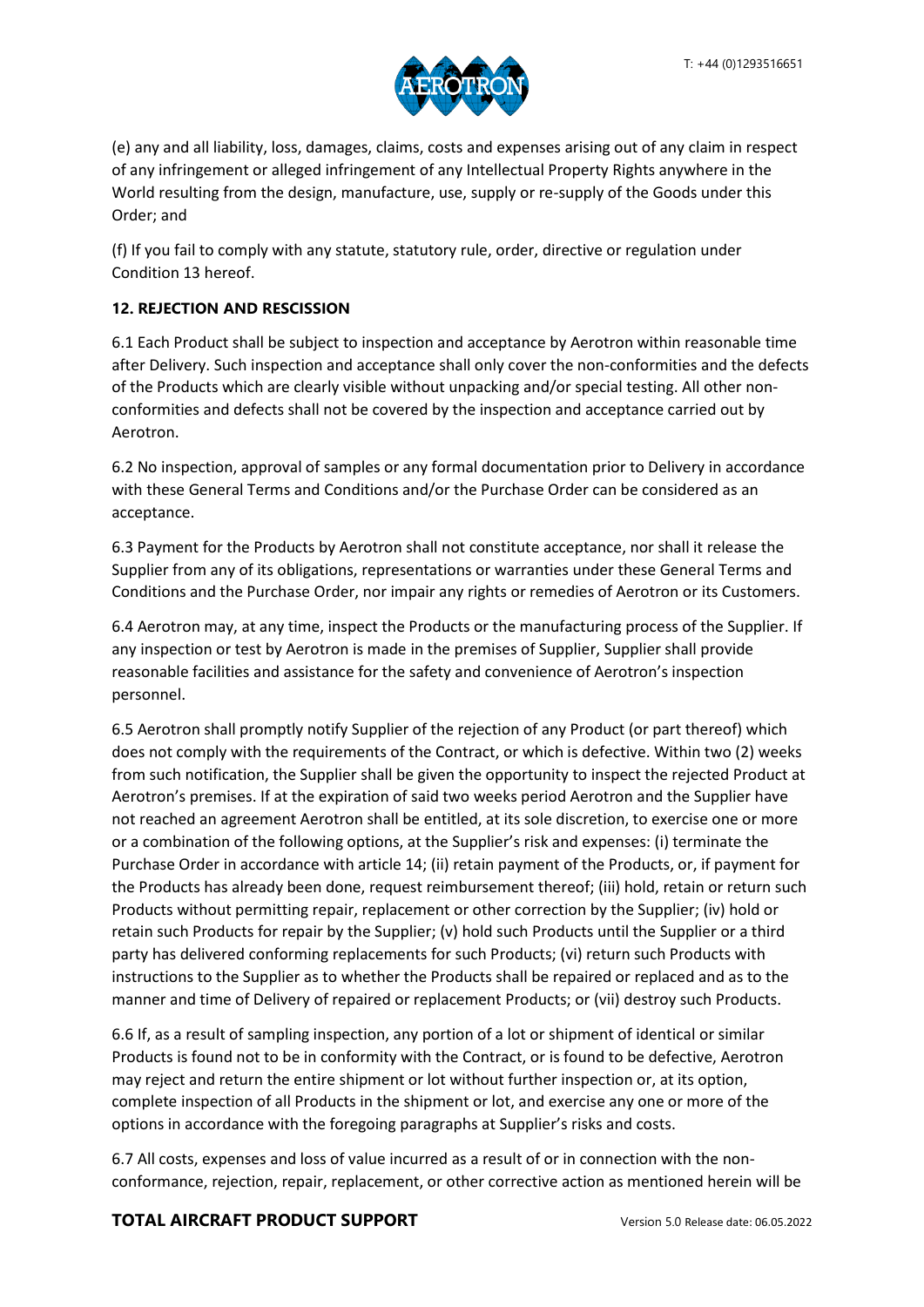

borne by the Supplier and may be recovered from the Supplier by equitable price reduction, set-off or credit against any amounts which are due to the Supplier under each and any Purchase Order placed with the Supplier or under the Contract.

6.8 In case of rejection of an Item or a concession on an Item (which concession shall not relieve the Supplier of any of its liabilities with respect to such Item) and without prejudice to any other remedy that Aerotron may have, Aerotron will be entitled to charge to Supplier liquidated damages in the amount of 250 USD per rejection or concession as a compensation of Aerotrons' administrative and inspection costs related to the rejection or concession, without prejudice to Aerotron's right to claim compensation for damages and costs suffered in excess of such liquidated damages as a result thereof.

If the Goods do not comply with the Order or any of the Conditions of the Order are broken or not complied with by you or it is clear that you will be unable to perform your part of the Order, we shall at our discretion (and without prejudice to our other rights and remedies) be entitled to reject the Goods and/or rescind the Order (notwithstanding that the property in the Goods may have passed) by giving written notice to you and the following provisions shall where appropriate apply:-

(i) We shall return to you at your risk and expense any rejected Goods or any Goods delivered which by reason of non-delivery of the balance are not reasonably capable of use by us, or at our option shall require you to collect the same.

(ii) We may, at our discretion, require you either to restore or rectify the Goods to our satisfaction or to replace any Goods so rejected at your expense, within a time frame specified by us and upon the same conditions as herein stated.

(iii) You will promptly repay to us any money paid by us in respect of rejected or undelivered Goods.

## **13. STATUTORY AND OTHER REQUIREMENTS**

(i) It is a condition of this Order that the provision of Goods under this Order comply and will continue to comply, with the provisions and requirements applicable to the design, manufacture, supply and use of the Goods hereunder (whether expressly or by implication) of any statute, statutory rule, order, directive or regulation in force at the time of delivery.

(ii) The Goods and all supporting literature shall conform with all descriptions (within the meaning of the Trade Descriptions Acts 1968 and 1972 or any statutory modification or re-enactment thereof) applied thereto by you.

(iii) You will supply where appropriate, the identification and revision status of specifications, drawings, process requirements, inspection/verification instructions and other relevant technical data.

(iv) You will prevent the use of suspected unapproved, unapproved and counterfeit parts.

In respect of (a) Repair Orders Supplier shall not use any PMA material in any Repairs or DER/non CMM Repairs without obtaining prior authorization in writing from Aerotron and (b) purchase Orders Supplier shall not supply a Part with PMA material or which has been the subject of a DER repair without prior written consent of Aerotron.

(v) You will agree to ensure that applicable persons are aware of; - Their contribution to product or service conformity; - Their contribution to product safety; - Their importance of ethical behaviour;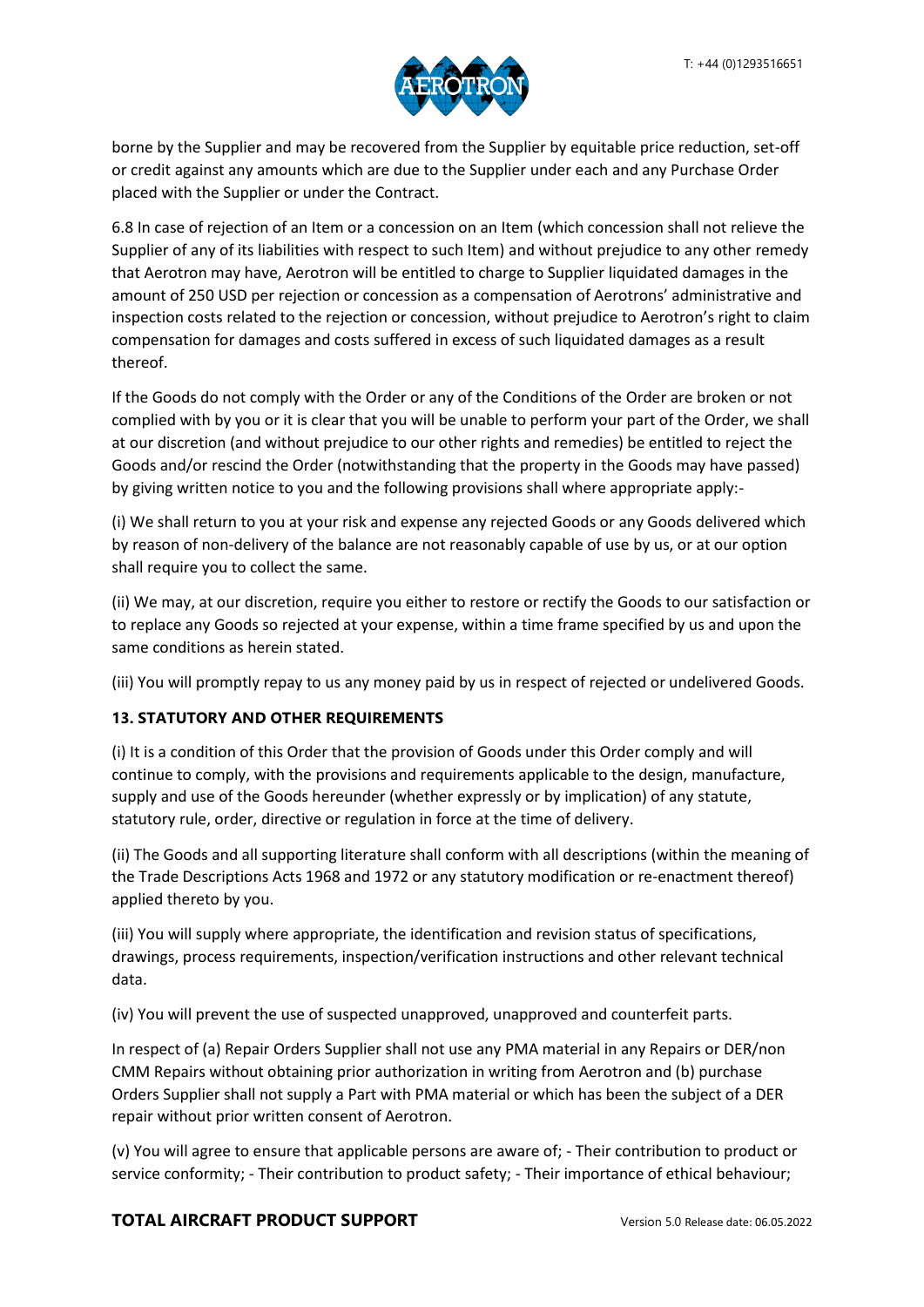

(vi) You will implement a quality management system which covers; - The use of customer designated or approved external providers, including process sources - You will retain documented information, including retention periods and disposition requirements.

(vii) You will flow down to external providers applicable requirements including Aerotron requirements, where applicable.

(viii) Materials, components and parts are to be supplied in compliance to Registration, Evaluation and Authorisation and Restriction of Chemicals (REACh) regulation (EC 1907/2006), Restriction of Hazardous Substances (RoHS) directives (2002/95/EC) and (2011/65/EU), and Basic Safety Standards (BSS) directive (96/29/Euratom). Information related to materials, components or parts that fall within the requirements for notification of any of the above directives will be done during review of the purchase order and information will be supplied to Aerotron Limited through quality@aerotron.co.uk email services.

## **14. CONFIDENTIALITY, INTELLECTUAL PROPERTY AND DATA PROTECTION**

(i) You will not use our name or other identity for advertising or publicity purposes without our prior written consent.

(ii) If you access any personal data in the course of providing the Goods, you shall process such personal data on behalf of us as data processor (as such terms are defined in the Data Protection Act 1998). You warrant, represent and undertake that you shall process such personal data in accordance with our instructions from time to time and establish and maintain appropriate technical and organisational measures against unauthorised or unlawful processing of personal data and against accidental loss, destruction of, or damage to such personal data.

## **15. FORCE MAJEURE**

(i) We shall not be liable to you for failure to accept delivery of the Goods or provision of services resulting from any circumstances beyond our control including, but without limitation, breakdown of plant or apparatus, fire, explosion, accident, strike or other labour disputes, lock-out, governmental actions, war or national emergency, acts of terrorism, protests, riot or other civil commotion (an "Event of Force Majeure") affecting our business, and we reserve the right to defer the date of delivery and/or payment or to cancel the contract or reduce the volume of the Goods ordered pursuant to the Order in case of an Event of Force Majeure affecting our business.

(ii) If you fail to perform any part of this Order by reason of any Event or Force Majeure affecting your business or that of your suppliers or another third party we may at our discretion suspend or cancel the delivery of the Goods under this Order without any liability to you for payment.

## **16. ASSIGNMENT AND SUB-CONTRACTING**

In the event the Order is sub-contracted it will be your responsibility to ensure all the conditions are met and adhered to as well as any specific customer requirements contained in the Order by any other third party or organization in the supply chain.

## **17. SEVERANCE**

If any Condition is held by a court or tribunal of competent jurisdiction to be unlawful or unenforceable that part shall be struck out and the remainder shall remain in full effect.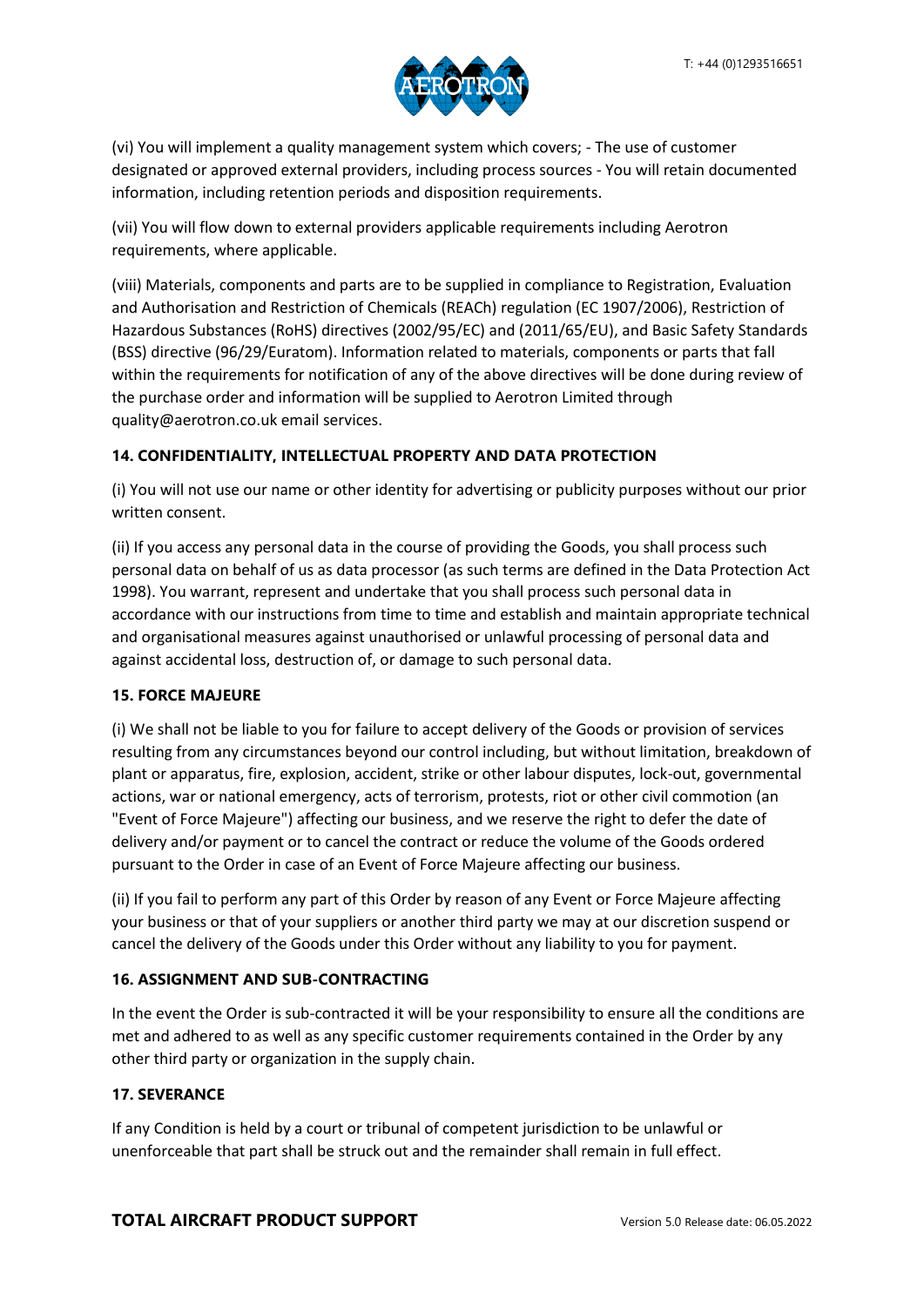

## **18. TERMINATION**

We shall have the right at any time and for any reason without prejudice to our other rights and remedies to terminate the Order in whole or part upon written notice to you immediately if:

(i) you commit a material breach of any of the terms and condition of the Order (including for the avoidance of doubt, these Conditions and any other terms and conditions to be agreed between us in writing or

(ii) any distress, execution or other process is levied upon any of your assets or

(iii) if you have a bankruptcy order made against you, or you make an arrangement or composition with your creditors or if you otherwise utilise the benefit of any statutory provision for the time being in force for the relief of insolvent debtors or if you (as a body corporate) convene a meeting of your creditors or if you enter into liquidation or if you have any receiver, manager, administrator or administrative receiver appointed over you or any part of your undertaking or if notice of intention to appoint an administrator is given by you or your directors or by a qualifying floating charge holder (as defined by section B1 of the Insolvency Act 1986)or if a resolution is passed or a petition presented to any court for your winding up or granting an administrative order in respect of you or if any proceeding are commenced relation to your insolvency or possible insolvency or

(iv) if you cease or threaten to cease to carry on business or

(v) if your financial position deteriorates to such an extent that in our opinion your capability to adequately fulfil your obligations pursuant to the Order has been placed in jeopardy.

#### **19. WAIVER**

No omission or delay by us in exercising any of our rights will be treated as a waiver thereof, nor will any single or partial exercise of a right preclude any other or future exercise thereof or any exercise of any other right and a waiver of a right on one occasion will not constitute a waiver of such right in the future.

#### **20. AMENDMENTS**

No variation or amendments to this Agreement shall be binding on us unless made in writing and signed by one of our authorised representatives (including but not limited to the Purchaser Representative named in the Order).

#### **21. LAW AND JURISDICTION**

The Order shall be construed and have effect in all respects in accordance with English Law and you agree to irrevocably submit to the exclusive jurisdiction of the English courts. Where any special conditions of purchase applicable to this order are in conflict with these general terms and conditions, the special conditions in the Order shall prevail.

## **22. REGULATORY/CERTIFICATION APPROVAL**

You shall obtain all EASA/CAA and FAA certificates or approvals that may be required and comply with all such applicable regulatory requirements contained therein to appropriately provide the Goods. All Goods will be required with a valid certificate of conformity, test reports and/or airworthiness certificate. In the event you do not comply with the applicable regulatory requirements, we shall be entitled to terminate the Order by written notice to you but without